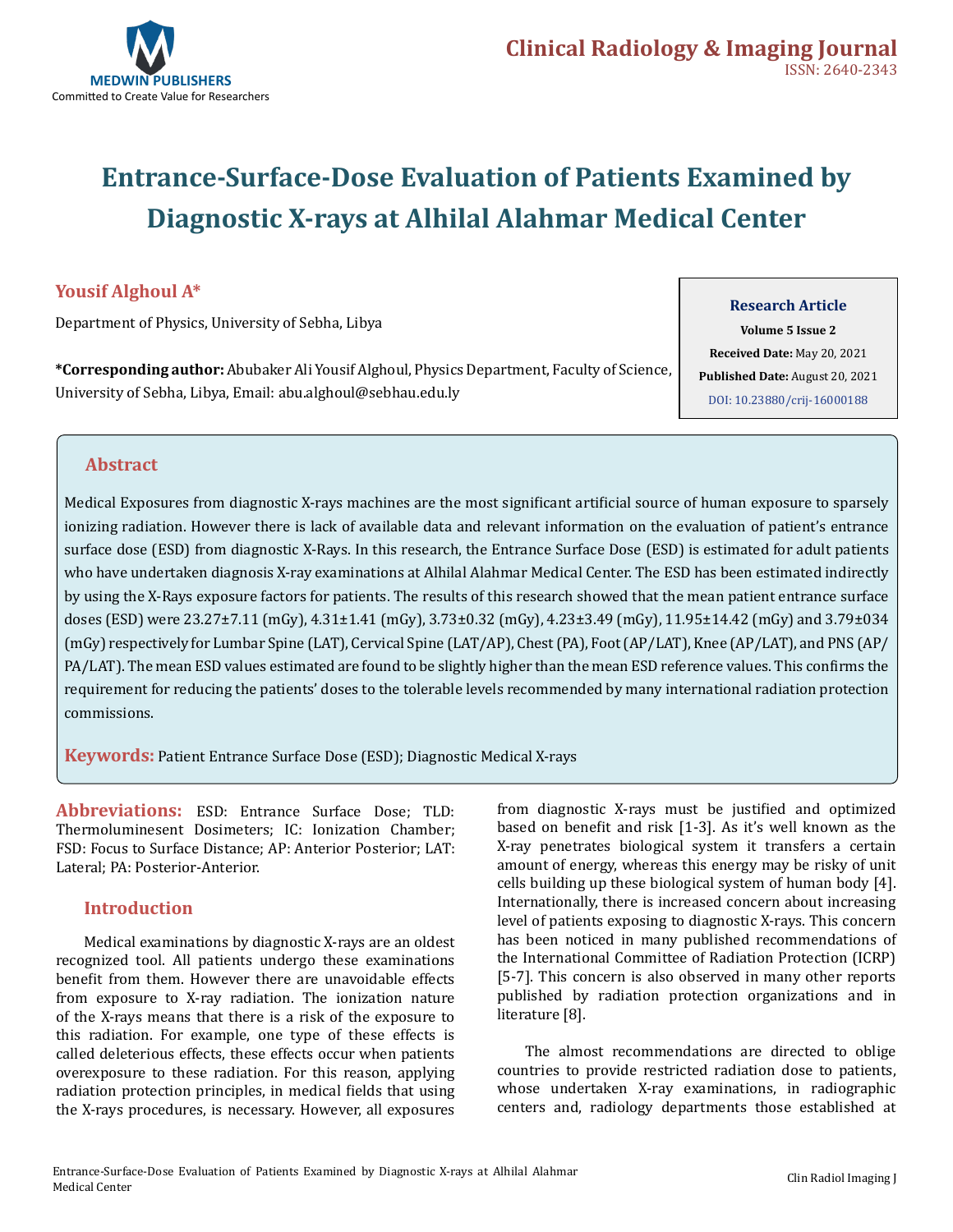hospitals. One of the major significant factors that applied as an indicator of radiation protection, from deleterious effects, is patient dose. The patient dose specified usually by determining the entrance surface dose (ESD) for patients who exposed to diagnostic X-rays. The entrance surface dose (ESD) or skin entrance dose is generally defined as follows: The radiation absorbed dose by air at the point of intersection of X-ray beam axis with the entrance surface of the patient, which including backscatter radiation [9]. The entrance surface dose (ESD) is one of the basic quantities for measuring the patient dose and, as well for optimizing the given patient radiation dose. This quantity is basic criterion for comparing to the other international reference dose levels which is very significant from the point of view for radiation protection [10]. Many different methods for determining the ESD are established. In common, the ESD can be determined mainly by two techniques: Either by direct measurements of using Thermoluminesent dosimeters (TLD). These dosimeters are usually stacked on the patient's skin before X-ray exposure. The second way is indirectly through mathematical model calculations. These mathematical model calculations are based on the X-ray machine outputs. The ESD may as well be determined through measurements performed on a phantom

Particularly, applying the TLDs in measuring the ESD for patients involves time consuming and, it is necessary to use special techniques which may not be available at the most radiographic centers. On the other hand, using ionization chambers to measure the ESDs for patients require applying conversion factors to change the ionization chamber (IC) reading to the absorbed dose. This procedure is a little bit difficult method [14]. Due to the hard accessibility of the TLD or the IC instruments, in addition to the lack of the calibration techniques of these instrumentations. To estimate the ESDs for patients the mathematical technique, which explained on the top of the text, is followed in this research. The aim of this research was to estimate the ESDs for patients exposed to diagnostic X-Rays at medical radiographic centers located in Sebha city.

beside the data from the patient's exploration [11-13].

#### **Materials and Methods**

This work was carried out in one of radiographic medical center located in city of Sebha. X-ray machine which used to expose patients is called Toshiba machine. The sample of adult patients exposed with this unit was 87 patients. The minimum inherent filtration in this unit is Aluminum equivalent 2 mm Al/75, X-ray rating up to 150 kv<sub>p</sub>.

The X-Rays entrance surface dose (ESD) for each patient is estimated mathematically based on the X-Rays exposure factors. These factors are connected by using Chuan and Tsai formula [15]. This formula was applied to estimate ESD

### **[Clinical Radiology & Imaging Journal](https://medwinpublishers.com/CRIJ/)**

for many patients those exposed to diagnostic X-rays in six diagnostic examinations. Chuan and Tsai formula is given as follows:

Where Q is X-Ray charge which represents here the exposure given in (mAs), mm.Al gives minimum inherent filtration Aluminum equivalent,  $kV_p$  represents X-Ray maximum tube voltage, FSD is focus to skin distance. BSF represents back scattering factor, this factor is roughly equated to one for all investigated examinations. The data obtained was analyzed using professional statistical programmes, which are SigmaPlot and Excel.

The estimated values obtained for the ESD from this research were compared with the international ESD values reported in the literature.

At the beginning the patient's data such as Age and Gender was first recorded and after that the patient was centered by technician at the right position to be prepared for radiographic. The exposure factors such as peak tube voltage  $\text{(kv}_{\text{p}}\text{)},$  X-ray charge (mAs) and focus to surface distance (FSD) were recorded at the time of the examination done. This information was recorded for each patient who undergoing the particular diagnostic procedure.

#### **Results**

The research work carried out in Alhilal Alahmar medical center located in Sebha city. One X-ray unit was incorporated in this research work. The results of all obtained data are tabulated below in tables listened from 1 to 6. The results of this work presented in these tables including: gender, patient's age, peak tube voltage  $(kv_p)$ , exposure factor (Q), focus to surface distance (FSD), examination type, field size, exposure occurrence (this factor gives the number of X-Ray images that taken for each patient at the same diagnostic examination) and entrance-surface-dose (ESD) for all different medical cases being exposed to diagnostic X-rays respectively. The results also included some information related to medical procedures which involving different positions of patients: such as Anterior-Posterior (AP) examination and Lateral (LAT) examination. The other medical procedure included is Posterior-Anterior (PA).The mixed procedures are also considered in this research. In this research, the focus was on six human body parts those exposed to X-rays. These parts include: (i) Lumpier Spine, (ii) Cervical Spine, (iii) Chest, (iv) Foot, (v) Knee, (vi) PNS.

Table 7 indicates the mean values of patient's exposure factors such as  $kv_p$ , Q, FSD and ESD and the compression with other studies of the estimated ESD and the established international reference levels of ESD that reported in the literature.

Yousif Alghoul A. Entrance-Surface-Dose Evaluation of Patients Examined by Diagnostic X-rays at Alhilal Alahmar Medical Center. Clin Radiol Imaging J 2021, 5(2): 000188.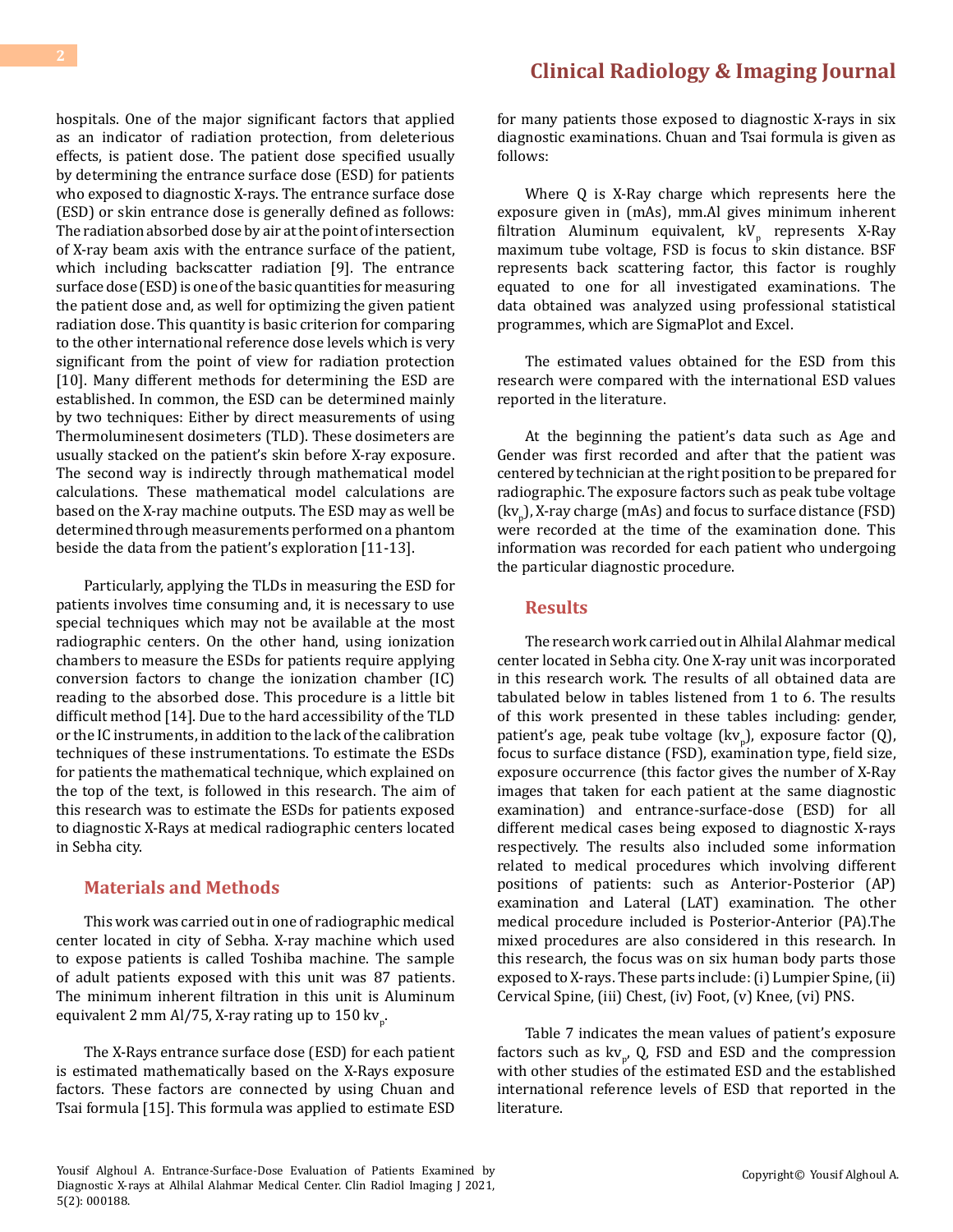| No.            | Gender       | Age | KVp (KeV) | $Q$ (mAs) | FSD (cm) | <b>Examination</b><br><b>Type</b> | <b>Field Size</b><br>(cm2) | ESD(mGy) | <b>Occurrence</b> |
|----------------|--------------|-----|-----------|-----------|----------|-----------------------------------|----------------------------|----------|-------------------|
| 1              | F            | 39  | 85        | 160       | 90       |                                   | 45'45                      | 15.84    | 8                 |
| $\overline{2}$ | F            | 65  | 85        | 160       | 85       |                                   | 45'45                      | 17.76    | 7                 |
| 3              | M            | 40  | 85        | 120       | 80       |                                   | 45'45                      | 15.04    | $\overline{7}$    |
| 4              | $\mathbf{F}$ | 55  | 85        | 160       | 70       |                                   | 45'45                      | 26.19    | 6                 |
| 5.             | $\mathbf{F}$ | 28  | 85        | 120       | 75       |                                   | 45'45                      | 17.11    | 8                 |
| 6              | $\mathbf{F}$ | 48  | 86        | 160       | 70       |                                   | 45'45                      | 26.6     | 8                 |
| 7              | M            | 49  | 85        | 160       | 75       |                                   | 45'45                      | 22.81    | 7                 |
| 8              | $\mathbf{F}$ | 26  | 85        | 160       | 80       |                                   | 45'45                      | 20.05    | $\overline{4}$    |
| 9              | $\mathbf{F}$ | 37  | 84        | 96        | 65       | LAT                               | 45'45                      | 17.8     | 8                 |
| 10             | M            | 72  | 84        | 96        | 70       |                                   | 45'45                      | 15.34    | 6                 |
| 11             | $\mathbf{F}$ | 29  | 83        | 120       | 60       |                                   | 45'45                      | 25.49    | 8                 |
| 12             | $\mathbf{F}$ | 48  | 83        | 120       | 60       |                                   | 45'45                      | 25.49    | 8                 |
| 13             | $\mathbf{F}$ | 31  | 86        | 200       | 70       |                                   | 45'45                      | 33.51    | $\overline{7}$    |
| 14             | M            | 60  | 85        | 120       | 75       |                                   | 45'45                      | 17.11    | 6                 |
| 15             | $\mathbf{F}$ | 72  | 85        | 200       | 65       |                                   | 45'45                      | 37.96    | 7                 |
| 16             | $\mathbf{F}$ | 65  | 86        | 200       | 70       |                                   | 45'45                      | 33.51    | 5                 |
| 17             | $\rm F$      | 38  | 87        | 120       | 60       |                                   | 45'45                      | 28       | $\overline{7}$    |

**Table 1:** Estimated ESD for Lumpier Spine.

| No.            | Gender       | Age | <b>KVp</b><br>(KeV) | Q<br>(mAs) | <b>FSD</b><br>(cm) | <b>Examination</b><br><b>Type</b> | <b>Field Size</b><br>(cm2) | <b>ESD</b><br>(mGy) | <b>Occurrence</b> |
|----------------|--------------|-----|---------------------|------------|--------------------|-----------------------------------|----------------------------|---------------------|-------------------|
| $\mathbf{1}$   | F            | 29  | 82                  | 48         | 100                |                                   | 45'45                      | 3.58                | 1                 |
| $\overline{2}$ | F            | 38  | 80                  | 48         | 100                |                                   | 45'45                      | 3.41                | $\mathbf{1}$      |
| 3              | F            | 28  | 82                  | 51         | 100                |                                   | 45'45                      | 3.8                 | 1                 |
| $\overline{4}$ | M            | 38  | 82                  | 51         | 100                |                                   | 45'45                      | 3.8                 | $\mathbf{1}$      |
| 5              | $\mathbf{F}$ | 65  | 83                  | 48         | 100                | LAT                               | 45'45                      | 3.67                | $\mathbf{1}$      |
| 6              | M            | 52  | 83                  | 48         | 100                |                                   | 45'45                      | 3.67                | $\mathbf{1}$      |
| 7              | F            | 43  | 83                  | 48         | 100                |                                   | 45'45                      | 3.67                | $\mathbf{1}$      |
| 8              | M            | 90  | 84                  | 48         | 100                |                                   | 45'45                      | 3.76                | $\mathbf{1}$      |
| 9              | F            | 52  | 83                  | 54         | 100                |                                   | 45'45                      | 4.13                | 1                 |
| 10             | F            | 23  | 83                  | 84         | 100                | AP                                | 45'45                      | 6.42                | $\mathbf{1}$      |
| 11             | $\mathbf{F}$ | 33  | 84                  | 48         | 100                |                                   | 45'45                      | 3.76                | $\mathbf{1}$      |
| 12             | F            | 46  | 83                  | 83         | 100                |                                   | 45'45                      | 6.34                | $\mathbf{1}$      |
| 13             | M            | 15  | 80                  | 80         | 100                | LAT                               | 45'45                      | 5.68                | $\mathbf{1}$      |
| 14             | F            | 38  | 84                  | 84         | 100                |                                   | 45'45                      | 6.58                | $\mathbf{1}$      |
| 15             | F            | 38  | 38                  | 84         | 100                | AP                                | 45'45                      | 1.34                | $\mathbf{1}$      |

**Table 2:** Estimated ESD for Cervical Spine.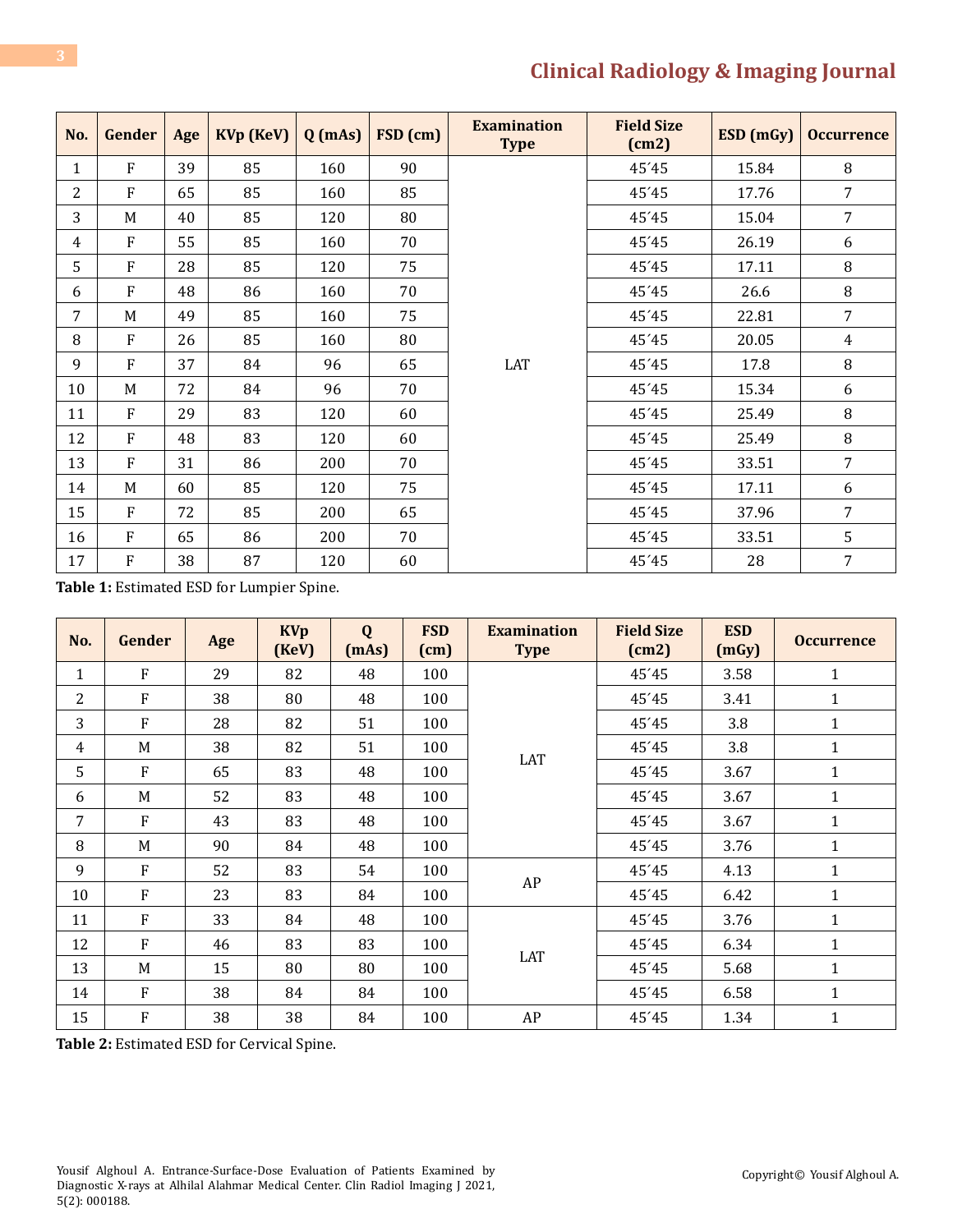|                | Gender       |     | <b>KVp</b>  |           | <b>FSD</b> | <b>Examination</b> | <b>Field Size</b> | <b>ESD</b> | <b>Occurrence</b> |  |
|----------------|--------------|-----|-------------|-----------|------------|--------------------|-------------------|------------|-------------------|--|
| No.            |              | Age | $($ KeV $)$ | $Q$ (mAs) | (cm)       | <b>Type</b>        | (cm2)             | (mGy)      |                   |  |
| $\mathbf{1}$   | $\mathbf{F}$ | 47  | 85          | 48        | 100        |                    | 45'45             | 3.8        | 1                 |  |
| $\overline{2}$ | $\mathbf{F}$ | 34  | 79          | 48        | 100        |                    | 45'45             | 3.32       | $\mathbf{1}$      |  |
| 3              | $\mathbf{F}$ | 47  | 85          | 48        | 100        |                    | 45'45             | 3.85       | $\mathbf{1}$      |  |
| 4              | M            | 17  | 83          | 48        | 100        |                    | 45'45             | 3.67       | 1                 |  |
| 5              | M            | 62  | 86          | 48        | 100        |                    | 45'45             | 3.94       | $\mathbf{1}$      |  |
| 6              | ${\bf F}$    | 55  | 85          | 48        | 100        |                    | 45'45             | 3.85       | 1                 |  |
| 7              | M            | 48  | 85          | 48        | 100        |                    | 45'45             | 3.85       | $\mathbf{1}$      |  |
| 8              | M            | 16  | 85          | 48        | 100        |                    | 45'45             | 3.85       | $\mathbf{1}$      |  |
| 9              | $\mathbf{F}$ | 45  | 85          | 48        | 100        | PA                 | 45'45             | 3.85       | $\mathbf{1}$      |  |
| 10             | $\rm F$      | 50  | 84          | 48        | 100        |                    | 45'45             | 3.76       | $\mathbf{1}$      |  |
| 11             | $\mathbf{F}$ | 40  | 84          | 51        | 100        |                    | 45'45             | 3.99       | $\mathbf{1}$      |  |
| 12             | M            | 20  | 75          | 48        | 100        |                    | 45'45             | 2.99       | $\mathbf{1}$      |  |
| 13             | $\mathbf{F}$ | 26  | 84          | 54        | 100        |                    | 45'45             | 4.23       | $\mathbf{1}$      |  |
| 14             | M            | 26  | 77          | 48        | 100        |                    | 45'45             | 3.16       | $\mathbf{1}$      |  |
| 15             | M            | 40  | 82          | 48        | 100        |                    | 45'45             | 3.58       | 1                 |  |
| 16             | M            | 36  | 85          | 51        | 100        |                    | 45'45             | 4.09       | 1                 |  |
| 17             | M            | 52  | 80          | 51        | 100        |                    | 45'45             | 3.62       | $\mathbf{1}$      |  |

**Table 3:** Estimated ESD for Chest.

| No.            | Gender |    | <b>KVp</b>  |           | <b>FSD</b> | <b>Examination</b> | <b>Field Size</b> | <b>ESD</b> | <b>Occurrence</b> |  |
|----------------|--------|----|-------------|-----------|------------|--------------------|-------------------|------------|-------------------|--|
|                | Age    |    | $($ KeV $)$ | $Q$ (mAs) | (cm)       | <b>Type</b>        | (cm2)             | (mGy)      |                   |  |
| 1              | M      | 48 | 54          | 25        | 45         |                    | 45'45             | 3.99       | 1                 |  |
| 2              | F      | 43 | 49          | 25        | 85         | LAT                | 45'45             | 0.92       | 1                 |  |
| 3              | F      | 13 | 48          | 25        | 85         |                    | 45'45             | 0.88       | 1                 |  |
| $\overline{4}$ | F      | 74 | 50          | 25        | 70         | AP                 | 45'45             | 1.41       | 1                 |  |
| 5              | F      | 74 | 50          | 25        | 65         |                    | 45'45             | 1.64       | 1                 |  |
| 6              | M      | 35 | 50          | 25        | 75         |                    | 45'45             | 1.23       | 1                 |  |
| 7              | F      | 52 | 58          | 64        | 90         |                    | 45'45             | 2.95       | $\mathbf{1}$      |  |
| 8              | F      | 43 | 57          | 49        | 49         | <b>LAT</b>         | 45'45             | 7.36       | $\mathbf{1}$      |  |
| 9              | F      | 43 | 58          | 64        | 49         |                    | 45'45             | 9.95       | 1                 |  |
| 10             | F      | 50 | 55          | 64        | 49         |                    | 45'45             | 8.95       | $\mathbf{1}$      |  |
| 11             | M      | 79 | 58          | 49        | 50         |                    | 45'45             | 7.32       | 1                 |  |

**Table 4:** Estimated ESD for foot.

| No.    | Gender | Age          | <b>KVp</b><br>$($ KeV $)$ | $Q$ (mAs) | <b>FSD</b><br>(cm) | <b>Examination</b><br><b>Type</b> | <b>Field Size</b><br>(cm2) | <b>ESD</b><br>(mGy) | <b>Occurrence</b> |
|--------|--------|--------------|---------------------------|-----------|--------------------|-----------------------------------|----------------------------|---------------------|-------------------|
| Τ.     | F      | 30           | 60                        | 64        | 25                 | <b>AP LAT</b>                     | 45'45                      | 40.92               | ົາ                |
| 2<br>▵ | Е      | 24           | 60                        | 64        | 25                 | <b>AP LAT</b>                     | 45'45                      | 40.92               |                   |
| 3      | M      | 12           | 59                        | 64        | 65                 | <b>AP LAT</b>                     | 45'45                      | 5.85                |                   |
| 4      | M      | 45           | 61                        | 64        | 70                 | <b>AP LAT</b>                     | 45'45                      | 5.39                |                   |
| 5      | M      | 55           | 62                        | 64        | 70                 | <b>AP LAT</b>                     | 45'45                      | 5.57                | ົາ                |
| 6      | Е      | $\mathbf{r}$ | 57                        | 49        | 60                 | <b>AP LAT</b>                     | 45'45                      | 4.91                |                   |

Yousif Alghoul A. Entrance-Surface-Dose Evaluation of Patients Examined by Diagnostic X-rays at Alhilal Alahmar Medical Center. Clin Radiol Imaging J 2021, 5(2): 000188.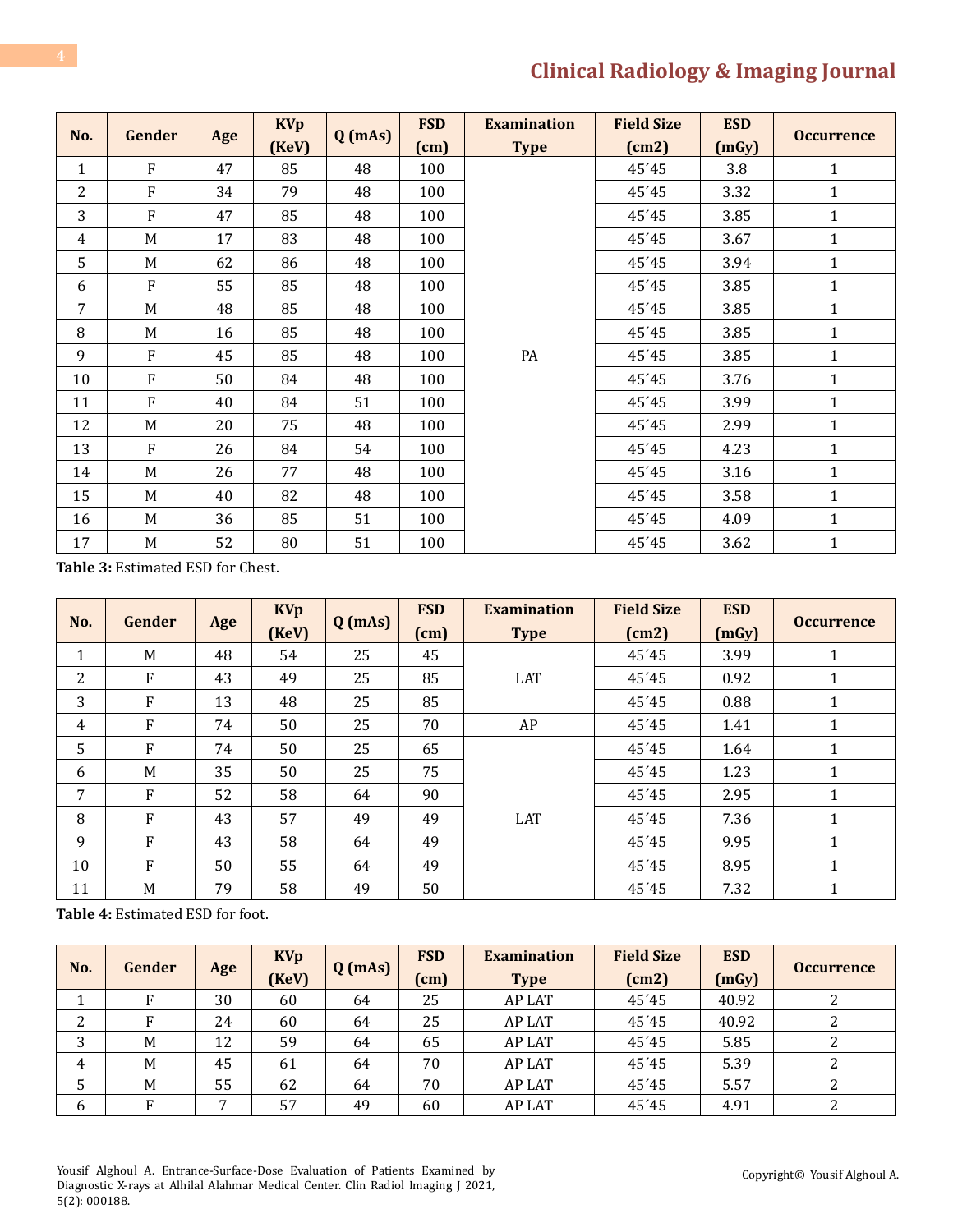| No.<br>Gender  |   |     | <b>KVp</b>  |           | <b>FSD</b> | <b>Examination</b> | <b>Field Size</b> | <b>ESD</b> | <b>Occurrence</b> |
|----------------|---|-----|-------------|-----------|------------|--------------------|-------------------|------------|-------------------|
|                |   | Age | $($ KeV $)$ | $Q$ (mAs) | (cm)       | <b>Type</b>        | (cm2)             | (mGy)      |                   |
| $\overline{ }$ | Е | 63  | 63          | 10        | 65         | <b>AP LAT</b>      | 45'45             | 1.04       |                   |
| 8              | Е | 65  | 59          | 72        | 60         | <b>AP LAT</b>      | 45'45             | 7.72       |                   |
| a              | M | 48  | 59          | 64        | 60         | <b>AP LAT</b>      | 45'45             | 6.87       |                   |
| 10             | F | 40  | 59          | 64        | 70         | <b>AP LAT</b>      | 45'45             | 5.04       |                   |
| 11             | Е | 32  | 62          | 72        | 65         | <b>AP LAT</b>      | 45'45             | 7.27       |                   |

**Table 5:** Estimated ESD for Knee.

| No.          | Gender       | Age             | <b>KVp</b><br>(KeV) | $Q$ (mAs) | <b>FSD</b><br>(cm) | <b>Examination</b><br><b>Type</b> | <b>Field Size</b><br>(cm2) | <b>ESD</b><br>(mGy) | <b>Occurrence</b> |
|--------------|--------------|-----------------|---------------------|-----------|--------------------|-----------------------------------|----------------------------|---------------------|-------------------|
| $\mathbf{1}$ | F            | 20              | 85                  | 48        | 100                | AP                                | 45'45                      | 3.85                | $\overline{2}$    |
| 2            | F            | 6               | 84                  | 48        | 100                | LAT                               | 45'45                      | 3.76                | 1                 |
| 3            | M            | $8 \text{ m}^*$ | 77                  | 45        | 100                | LAT                               | 45'45                      | 2.96                | 1                 |
| 4            | F            | 13              | 85                  | 48        | 100                | AP                                | 45'45                      | 3.85                | 1                 |
| 5            | F            | 48              | 84                  | 48        | 100                | PA                                | 45'45                      | 3.76                | $\overline{4}$    |
| 6            | F            | 40              | 84                  | 51        | 100                | PA                                | 45'45                      | 3.99                | 3                 |
| 7            | F            | 38              | 83                  | 54        | 100                | PA                                | 45'45                      | 4.13                | 6                 |
| 8            | F            | 28              | 83                  | 48        | 100                | PA                                | 45'45                      | 3.67                | 6                 |
| 9            | F            | 42              | 84                  | 51        | 100                | PA                                | 45'45                      | 3.99                | 5                 |
| 10           | F            | 3               | 80                  | 48        | 100                | LAT                               | 45'45                      | 3.41                | $\overline{2}$    |
| 11           | F            | $\overline{2}$  | 82                  | 48        | 100                | LAT                               | 45'45                      | 3.58                | $\mathbf{1}$      |
| 12           | M            | 14              | 87                  | 51        | 100                | PA                                | 45'45                      | 4.28                | $\overline{4}$    |
| 13           | F            | $\overline{2}$  | 87                  | 51        | 100                | AP                                | 45'45                      | 4.28                | $\mathbf{1}$      |
| 14           | F            | 10              | 80                  | 51        | 100                | AP                                | 45'45                      | 3.62                | $\mathbf{1}$      |
| 15           | $\mathbf{F}$ | 3               | 80                  | 48        | 100                | LAT                               | 45'45                      | 3.41                | $\overline{2}$    |
| 16           | M            | 43              | 85                  | 51        | 100                | PA                                | 45'45                      | 4.09                | 4                 |
| 17           | F            | 31              | 82                  | 51        | 100                | PA                                | 45'45                      | 3.8                 | $\mathbf{1}$      |

**Table 6:** Estimated ESD for PNS. m<sup>\*</sup>: months

| Diag. Type           | <b>ESD</b> (mGy) This<br><b>Study</b> | ESD (mGy)<br>[15, 16] | ESD (mGy)<br>$[17]$ | ESD (mGy)<br>$[18]$ | ESD (mGy)<br>$[19]$ | ESD (mGy)<br>[20] | ESD(mGy)<br>$[21]$ |
|----------------------|---------------------------------------|-----------------------|---------------------|---------------------|---------------------|-------------------|--------------------|
| Lumpier Spine (LAT)  | 23.27                                 | 103.7                 | 22.61               | 2.25                | 10                  | 6                 | 10                 |
| Cervical Spine (LAT) | 4.31                                  | 7.25                  | 2.4                 | $\star$             | $\star$             | $\star$           | $\star$            |
| Chest (PA)           | 3.73                                  | 7.43                  | 0.18                | $\star$             | $\star$             | $\star$           | $\star$            |
| Foot                 | 4.23                                  | $\star$               | $\star$             | $\star$             | $\star$             | $\star$           | $\star$            |
| Knee                 | 11.95                                 | $\star$               | $\star$             | $\star$             | $\star$             | $\star$           | $\star$            |
| <b>PNS</b>           | 3.79                                  | $\star$               | $\star$             | $\star$             | $\star$             | $\star$           | $\star$            |

**Table 7:** Comparison and Mean Values for Estimated ESDs of Different Examinations.

#### **Discussion**

The aim of this research was strived to evaluate the entrance surface dose (ESD) for patients who go through diagnostic examinations by X-rays. This study was conducted at Alhilal Alahmar medical center. The number of patients included in this study was 87 patients. As it's show from the tabulated data presented above, the protocol of patients'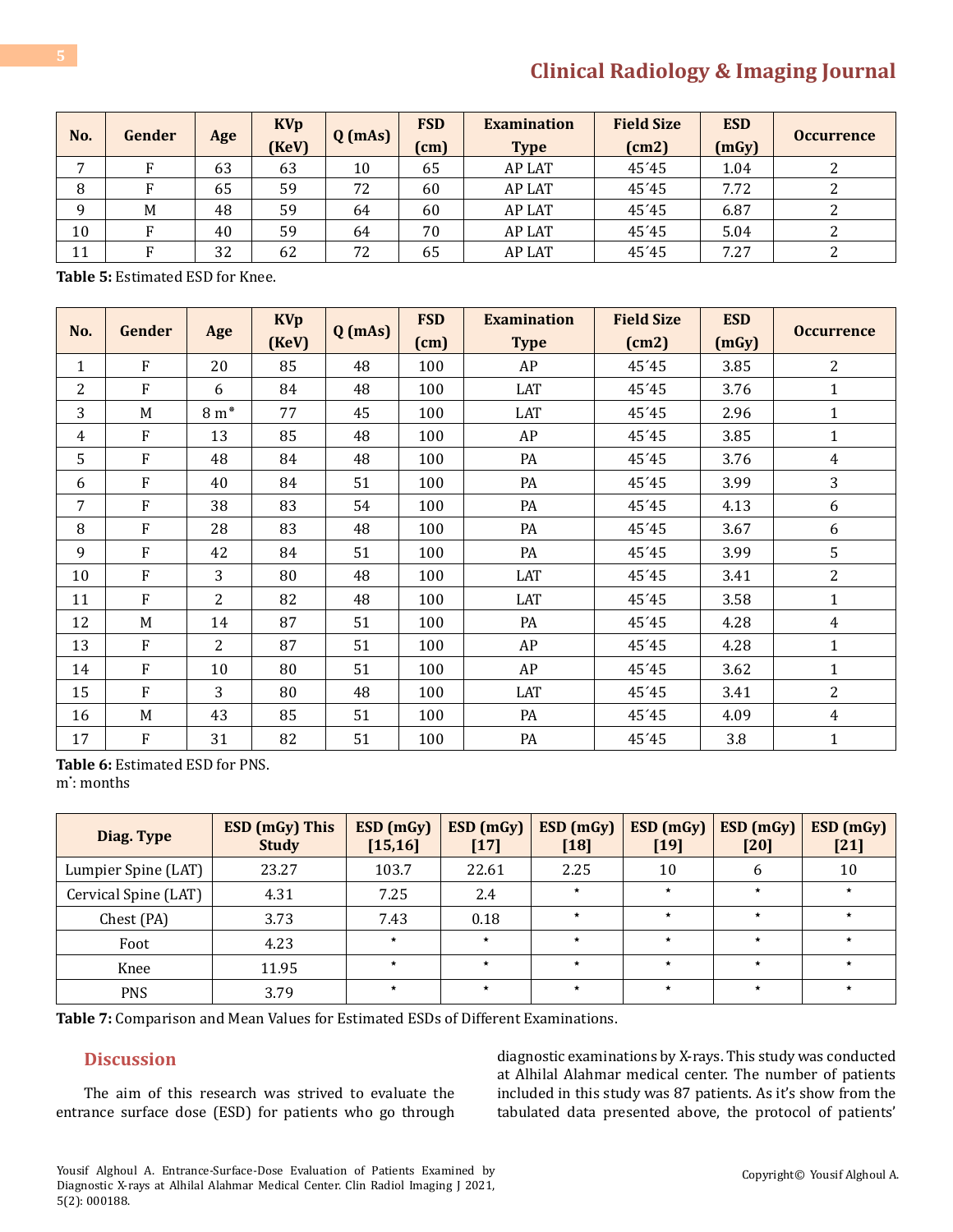exposure at Alhilal Alahmar medical center is higher  $Kv_p$ lower mAs for Cervical Spine (LAT/AP), Chest (PA), Knee (AP/ LAT) and PNS (AP/PA/LAT). The Lumpier Spine examination uses a different protocol which is higher mAs lower  $\rm{Kv_{p}.}$ 

The mean values of estimated ESD for Lumpier Spine, Cervical Spine, Chest, Knee and PNS are 23.27 (mGy), 4.31 (mGy), 3.73 (mGy), 4.23 (mGy), 11.95 (mGy) and 3.79 (mGy) respectively. When these obtained values of ESD compared with previous studies conducted in this city [16,17] and international reference levels [18-21] the findings are that: for Lumpier Spine the estimated ESD is a little bit higher than the international reference level. In comparing this examination with other diagnostic examinations we found that the occurrences of each examination occurring from 4 to 8 times per patient. This procedure is definitely maximizing the ESDs for patients experienced this examination.

For Cervical Spine the estimated ESD is within the acceptable range. While for chest the estimated ESD is also within the acceptable range. The minimum ESD value estimated in this study was for chest (PA) while the maximum ESD estimated is for knee.

Based on this discussion we conclude some points: Firstly, most technicians and medical officers still need to be competent in using X-ray machines at radiographic centers. This point is deduced from the surveys performed at this medical center for few mounts during research work. Secondly, all X-ray tubes should undergo calibration tests frequently to minimize higher exposures for patients examined by these diagnostic X-rays.

### **Acknowledgement**

The researcher would extend his great acknowledgement to technician's staff working at Radiology department in Alhilal Alahmar Medical Center.

### **References**

- 1. [Ciraj O, Markovic S, Kosutic D \(2003\) Patient Dosimetry](http://ntrp.vinca.rs/2003_1/1_2003%20Ciraj.pdf) [in Diagnostic Radiology. Nuclear Technology and](http://ntrp.vinca.rs/2003_1/1_2003%20Ciraj.pdf) [Radiation Protection.](http://ntrp.vinca.rs/2003_1/1_2003%20Ciraj.pdf)
- 2. [\(1991\) 1990 Recommendations of the International](https://www.icrp.org/publication.asp?id=icrp%20publication%2060) [Commission on Radiological Protection, ICRP Publication](https://www.icrp.org/publication.asp?id=icrp%20publication%2060) [60, Ann ICRP.](https://www.icrp.org/publication.asp?id=icrp%20publication%2060)
- 3. [Ciraj O, Markovic S, Kosutic D \(2004\) Patient Dose from](https://www.yumpu.com/en/document/read/23678020/patient-dose-from-conventional-diagnostic-radiology-procedures-in) [Conventional Diagnostic Radiology Procedures in Serbia](https://www.yumpu.com/en/document/read/23678020/patient-dose-from-conventional-diagnostic-radiology-procedures-in) [and Montenegro. The Journal of Preventive Medicine](https://www.yumpu.com/en/document/read/23678020/patient-dose-from-conventional-diagnostic-radiology-procedures-in) [12\(3-4\): 26-34.](https://www.yumpu.com/en/document/read/23678020/patient-dose-from-conventional-diagnostic-radiology-procedures-in)
- 4. [Alghoul A, Yasir M \(2016\) Alternative Mathematical](https://clinmedjournals.org/articles/ijrit/international-journal-of-radiology-and-imaging-technology-ijrit-2-009.pdf)

[Form for Determining the Effectiveness of High-LET](https://clinmedjournals.org/articles/ijrit/international-journal-of-radiology-and-imaging-technology-ijrit-2-009.pdf) [Radiations at Lower Doses Region. Int J Radiol Imaging](https://clinmedjournals.org/articles/ijrit/international-journal-of-radiology-and-imaging-technology-ijrit-2-009.pdf) [Technol 2\(1\): 009.](https://clinmedjournals.org/articles/ijrit/international-journal-of-radiology-and-imaging-technology-ijrit-2-009.pdf)

- 5. [\(2000\) Avoidance of Radiation Injuries from Medical](https://www.icrp.org/publication.asp?id=ICRP%20Publication%2085) [Interventional Procedures, ICRP Publication 85, Ann](https://www.icrp.org/publication.asp?id=ICRP%20Publication%2085)  [ICRP.](https://www.icrp.org/publication.asp?id=ICRP%20Publication%2085)
- 6. [WHO \(1982\) Quality Assurance in Diagnostic Radiology.](http://apps.who.int/iris/bitstream/handle/10665/39095/9241541644.pdf?sequence=1)  [World Health Organization.](http://apps.who.int/iris/bitstream/handle/10665/39095/9241541644.pdf?sequence=1)
- 7. (1985) CEC, Radiation Protection 33 EUR 9728EN; Office for Official of the EURO Pean Community, Luxembourg.
- 8. [Aliyu A, Mary Morris, Emmanuel D Langa, Garba Ibrahim,](http://www.naturalspublishing.com/Article.asp?ArtcID=23982)  [et al. \(2021\) Assessment of Radiation Dose for Patients](http://www.naturalspublishing.com/Article.asp?ArtcID=23982)  [during X-ray Procedures in University of Maiduguri](http://www.naturalspublishing.com/Article.asp?ArtcID=23982) [Teaching Hospital. Journal of Radiation and Nuclear](http://www.naturalspublishing.com/Article.asp?ArtcID=23982)  [Applications 6\(2\): 163-169.](http://www.naturalspublishing.com/Article.asp?ArtcID=23982)
- 9. [\(1994\) Code of Safe Practice for the Use of X-Rays in](file:///D:/Medwin_PDFs/PDFs/PDFs%20Done/CRIJ/Volume%205%20(2021)/Issue%201/88.%20CRIJ-RA-21-195/1625533)  [Medical Diagnosis. National Radiation Laboratory,](file:///D:/Medwin_PDFs/PDFs/PDFs%20Done/CRIJ/Volume%205%20(2021)/Issue%201/88.%20CRIJ-RA-21-195/1625533)  [Ministry of Health.](file:///D:/Medwin_PDFs/PDFs/PDFs%20Done/CRIJ/Volume%205%20(2021)/Issue%201/88.%20CRIJ-RA-21-195/1625533)
- 10. [International Commission on Radiation Units and](https://academic.oup.com/jicru/article-abstract/os9/2/NP/2924171?redirectedFrom=PDF) [Measurements \(1970\) Radiation Dosimetry: X-rays](https://academic.oup.com/jicru/article-abstract/os9/2/NP/2924171?redirectedFrom=PDF) [Generated at Potentials of 5 to 150 kV. Tech Rep 17, Jr.](https://academic.oup.com/jicru/article-abstract/os9/2/NP/2924171?redirectedFrom=PDF) [ICRU 2\(15\).](https://academic.oup.com/jicru/article-abstract/os9/2/NP/2924171?redirectedFrom=PDF)
- 11. [Jornet N, Muñoz J, Martin Viera J, Jurado D, Pallerol R,](http://irpa11.irpa.net/pdfs/3b18.pdf)  [et al. \(2013\) Determination of Entrance Surface Dose in](http://irpa11.irpa.net/pdfs/3b18.pdf) [Standard Explorations in Radiodiagnostic. New York.](http://irpa11.irpa.net/pdfs/3b18.pdf)
- 12. [Compagnome G, Pagan L, Bergamini C \(2005\) Comparison](https://www.ncbi.nlm.nih.gov/pmc/articles/PMC5723512/)  [of Six Phantoms for Entrance Skin Dose Evaluation in 11](https://www.ncbi.nlm.nih.gov/pmc/articles/PMC5723512/)  [Standard X-ray Examinations. J Appl Clin Med Phys 6\(1\):](https://www.ncbi.nlm.nih.gov/pmc/articles/PMC5723512/) [101-113.](https://www.ncbi.nlm.nih.gov/pmc/articles/PMC5723512/)
- 13. [Shabon M \(2013\) Pediatric X-ray Examinations \(Special](http://www.afaqscientific.com/jnrp/v8n005.pdf)  [Review\). Journal of Nuclear and Radiation Physics 82:](http://www.afaqscientific.com/jnrp/v8n005.pdf) [35-44.](http://www.afaqscientific.com/jnrp/v8n005.pdf)
- 14. [Alghoul A \(2017\) Mathematical Evaluation of Entrance](https://medcraveonline.com/OAJS/mathematical-evaluation-of-entrance-surface-dose-esd-for-patients-examined-by-diagnostic-x-rays.html)  [Surface Dose \(ESD\) for Patients Examined by Diagnostic](https://medcraveonline.com/OAJS/mathematical-evaluation-of-entrance-surface-dose-esd-for-patients-examined-by-diagnostic-x-rays.html) [X-Rays. Open Access J Sci 1\(1\): 00003.](https://medcraveonline.com/OAJS/mathematical-evaluation-of-entrance-surface-dose-esd-for-patients-examined-by-diagnostic-x-rays.html)
- 15. [Ding C, Wang JP, Yu XR, He SS, Yu FH, et al. \(2001\) Medical](https://pubmed.ncbi.nlm.nih.gov/11548352/)  [Radiation Usage and Exposures from Medical Radiation](https://pubmed.ncbi.nlm.nih.gov/11548352/) [X-ray. Diagnostic in Shandong Province of China. Radiat](https://pubmed.ncbi.nlm.nih.gov/11548352/)  [Prot Dosimetry 93\(2\): 261-266.](https://pubmed.ncbi.nlm.nih.gov/11548352/)
- 16. [Chuan J, Tsai H \(1999\) Evaluation of Gonad Dose and](https://pubmed.ncbi.nlm.nih.gov/10492891/)  [fetal doses for Diagnostic Radiology. Proc Natl Sci Counc](https://pubmed.ncbi.nlm.nih.gov/10492891/)  [Repub China B 23\(3\): 107-113.](https://pubmed.ncbi.nlm.nih.gov/10492891/)
- 17. [Yousif A, Suasey H A, Ramdan M M \(2016\) Estimation](https://sebhau.edu.ly/journal/index.php/jopas/article/view/9)  [of Entrance Surface Dose \(ESD\) of Patients Examined](https://sebhau.edu.ly/journal/index.php/jopas/article/view/9)